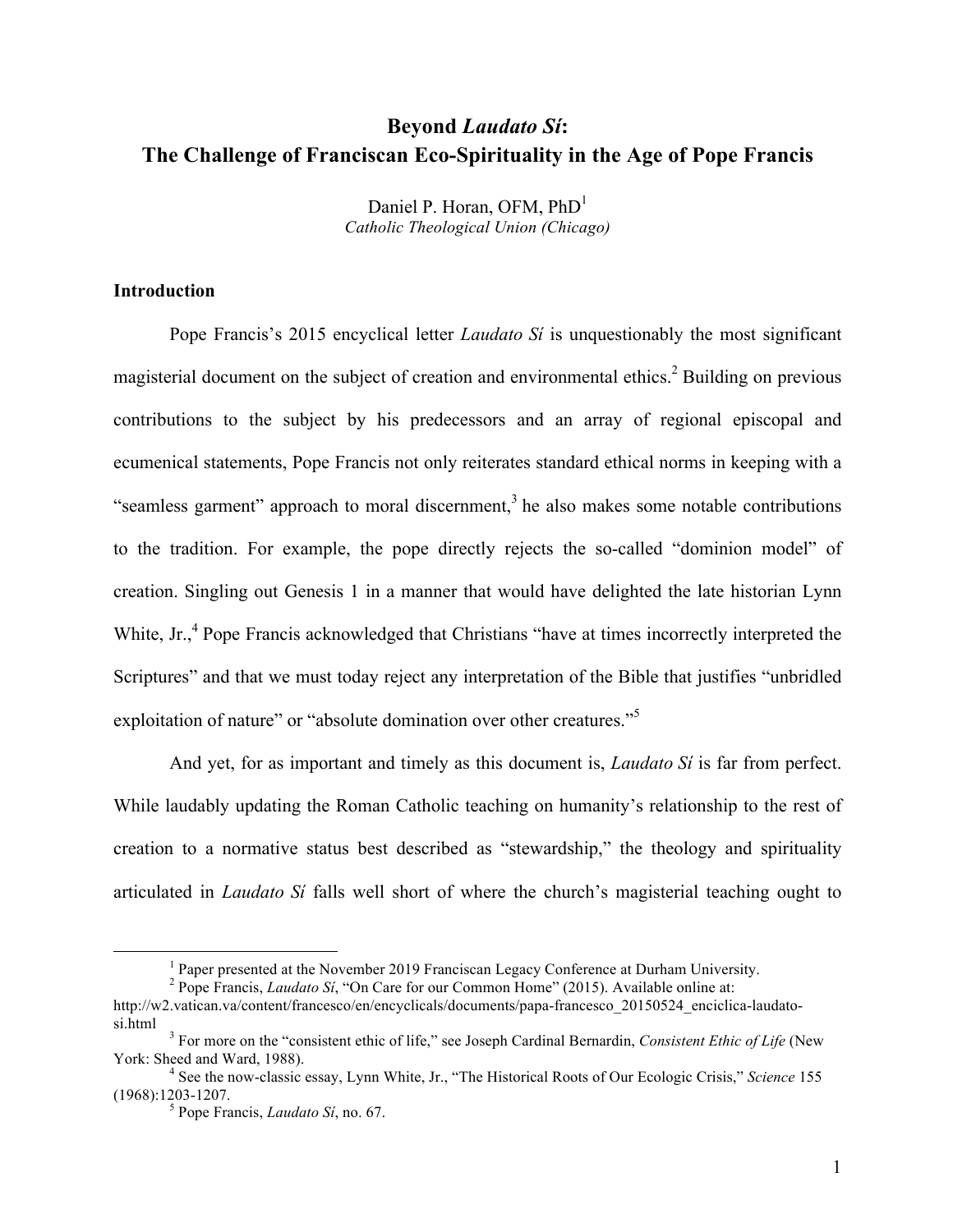stand in light of scripture, the tradition, and contemporary scientific discoveries. At times Pope Francis gestures toward this forward motion, invoking the fraternal discursive frame of Francis of Assisi and stating plainly that nonhuman creatures bear an intrinsic value independent of human valuation. However, in almost every instance of such recognition, a qualification follows to reinforce human exceptionalism. Despite the pope's best efforts to call out the dangers of anthropocentrism, he ironically reinscribes the same problematic precisely by asserting a stewardship model of creation.<sup>6</sup> What is needed is a kinship or community of creation paradigm that upholds both human animality and nonhuman creaturely agency, and which clearly affirms our inextricable interrelatedness and interdependence with the entire family of God's creation.

I believe that *Laudato Sí* is a liminal text. In this way, *Laudato Sí* may be seen as analogous to the Chalcedonian Christological formula in Karl Rahner's analysis;<sup>7</sup> that is, it should be understood as the *beginning* rather than the *end* of our Christian theology of creation and eco-spirituality. Pope Francis has left it to the church to carry forward the work of ecological justice with *Laudato Sí* as its starting point. I believe the Franciscan tradition is the best situated to assist us in this process.<sup>8</sup> This paper is organized into three sections with a short conclusion, each part offering one illustration from among the Franciscan resources able to aid us in moving beyond *Laudato Sí*.

First, we look at Francis of Assisi's own eco-spirituality. Next, we consider Bonaventure's understanding of the virtue of *pietas*. Finally, I suggest that Peter of John Olivi's principle of *usus pauper* may provide us with a heuristic in navigating the practical space between the intrinsic value of nonhuman creatures and instrumental usage of them.

<sup>&</sup>lt;sup>6</sup> See Daniel P. Horan, *All God's Creatures: A Theology of Creation* (Lexington/Fortress, 2018).<br><sup>7</sup> Karl Rahner, "Current Problems in Christology," in *Theological Investigations*, vol. 1, trans. Cornelius<br>Ernst (New Yo

<sup>&</sup>lt;sup>8</sup> For a fuller exploration of this, see Horan, *All God's Creatures*, esp. Chapter 6.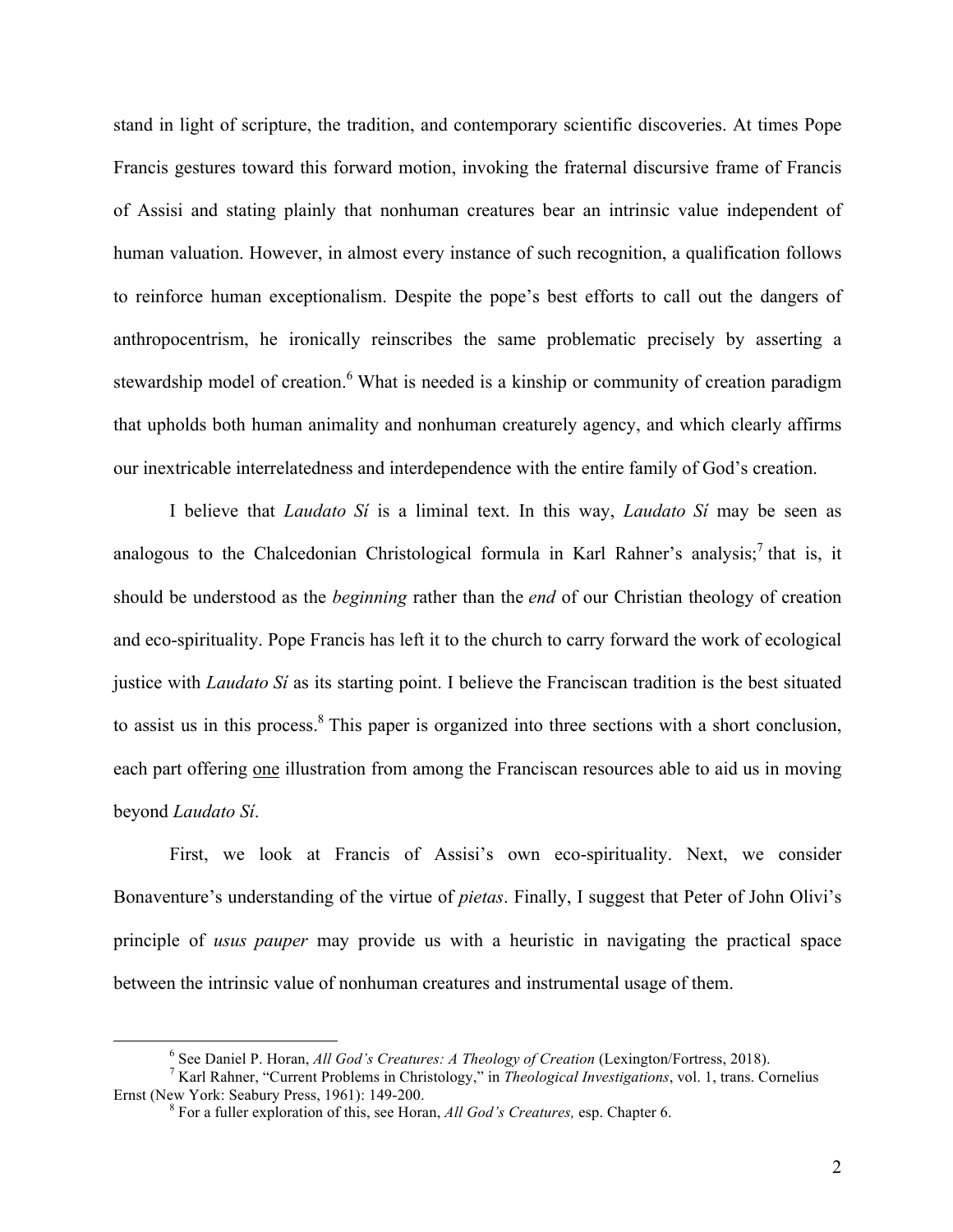#### **Francis of Assisi and the Birth of Franciscan "Eco-Spirituality"**

Though admittedly not a trained theologian, Francis of Assisi's vision of God's community of creation and humanity's place within it is more sophisticated and nuanced than the typical reduction of his legacy to the birdbath might suggest. Two of the key elements in his approach to creation are (a) the inherent dignity and value of all creatures, independent of human valuation; and (b) the inextricably interrelated and interdependent nature of the community of creation. While the various writings by and about Francis give witness to the importance of these two themes, it is his *Canticle of the Creatures* that provides perhaps the most direct illustration of them. As Roger Sorrell noted, "Here Francis's assumptions about the worth of creation, and the complex relationships of interdependence and mutual service among creatures, reach their clearest expression. It is in this area of assumed interrelationships that Francis's poem attains its greatest significance and complexity."9

The inherent dignity and value of all creatures stems from Francis's recognition that everything that exists comes from the same, singular, divine source. This bears out in two significant ways. First, as expressed in the *Canticle*, Francis is conscious of the immediate access nonhuman creatures have to the divine in a way that notably departs from Eastern Christian depictions of humanity as creation's sacerdotal intermediaries or Western Christian understandings of prayer as a uniquely human activity. Precisely when it comes to prayer, it is actually we human creatures that are impeded on account of our sinfulness and hubris in striving to be other than what God has created us to be. Meanwhile, nonhuman creatures have, according to Francis's cosmic and fraternal vision, no inhibition or problem praising God through the

 <sup>9</sup> Roger Sorrell, *St. Francis of Assisi and Nature: Tradition and Innovation in Western Christian Attitudes Toward the Environment* (New York: Oxford University Press, 1988), 137.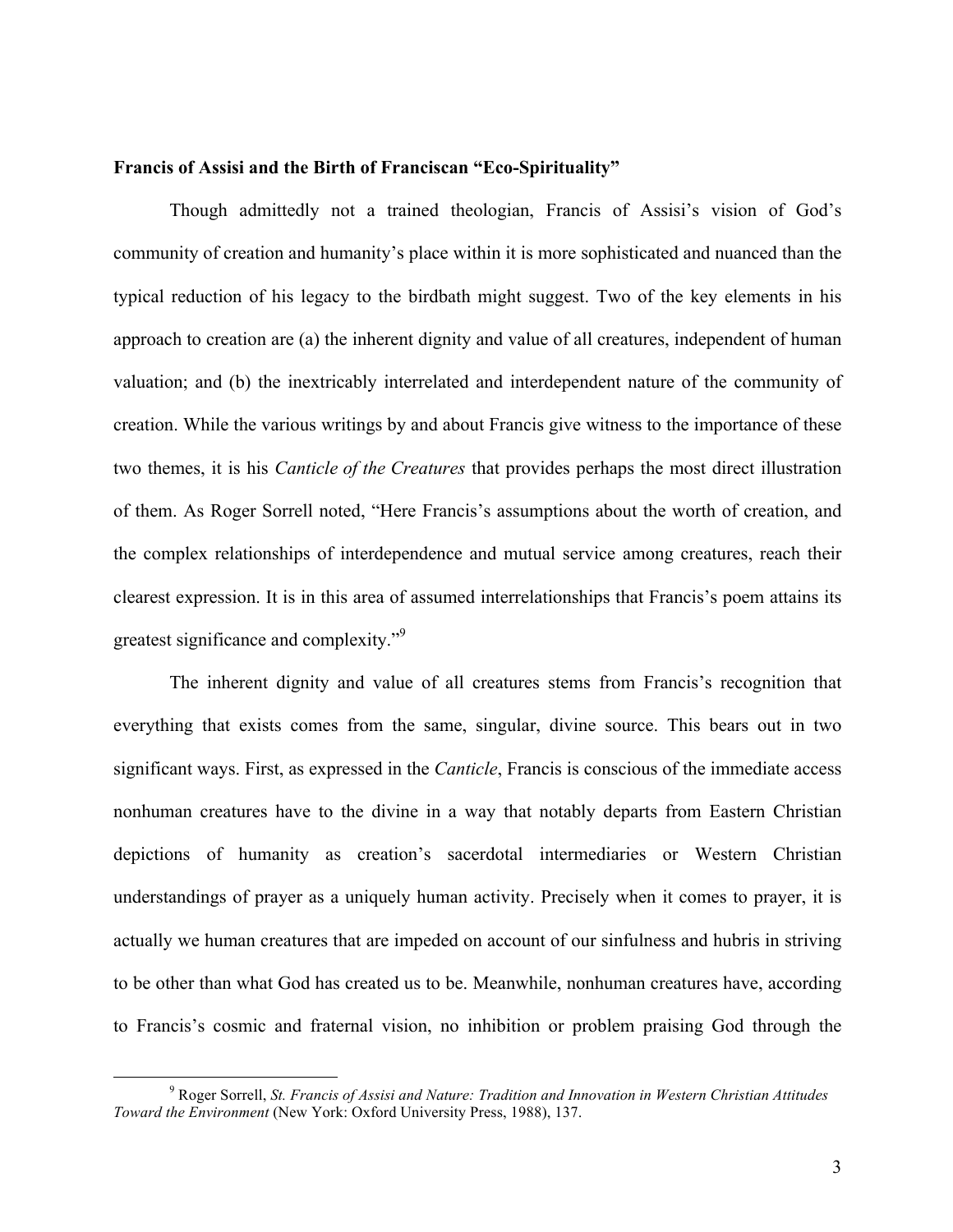actions that most accurately reflect God's plan for a well-ordered creation. The *Canticle* is, in part, a parable designed to remind humanity of what it means to be truly human.

Second, Francis expresses an intuitive sense of nonhuman creaturely agency and subjectivity that was certainly exceptional in his time (and, sadly, ours too). That nonhuman creatures can relate to their creator and even give praise in their own particular way testifies to their agency while their intrinsic relationality—with their Creator and with other creatures reflects subjectivity.10 As Timothy Johnson notes, for Francis, nonhuman creatures "are not objects but subjects in a wide-ranging network of relationships, marked by gendered equality and a shared, mutual source of vitality and life."<sup>11</sup>

This observation brings us to the second major theme in Francis's theology of creation useful in moving beyond *Laudato Sí*; namely, the interrelated and interdependent nature of the community of creation, of which humanity is but one part. Oftentimes Francis's invocation of fraternal and sororal language is viewed as naïve or merely cute. Yet, the discursive choice Francis made is grounded in a profoundly theological insight about the cosmic and functional dynamism of creation, which is supported by both scripture and evolutionary science. We are related to one another at the macro level over the course of billions of years of evolution and development, but we are also connected together at the microcosmic level all the way down to the shared sub-particle reality of our material existence. We, like all that exists in this world, are *creatures* with one divine source. We are also, as one species among others, deeply interdependent, requiring other creatures—living and dead—for food, oxygen, clothing, shelter, and so on. We humans, while distinct from other species, are not apart from other species and

 <sup>10</sup> For more on the implications of this in the Franciscan tradition, see Daniel P. Horan, *Catholicity and Emerging Personhood: A Contemporary Theological Anthropology (Maryknoll: Orbis Books, 2019), esp. Chapter 3* "*Imago Dei and the Community of Creation.*"

<sup>&</sup>quot;*Imago Dei* and the Community of Creation." <sup>11</sup> Timothy Johnson, "Francis and Creation," in *The Cambridge Companion to Francis of Assisi*, ed. Michael Robson (New York: Cambridge University Press, 2012), 145.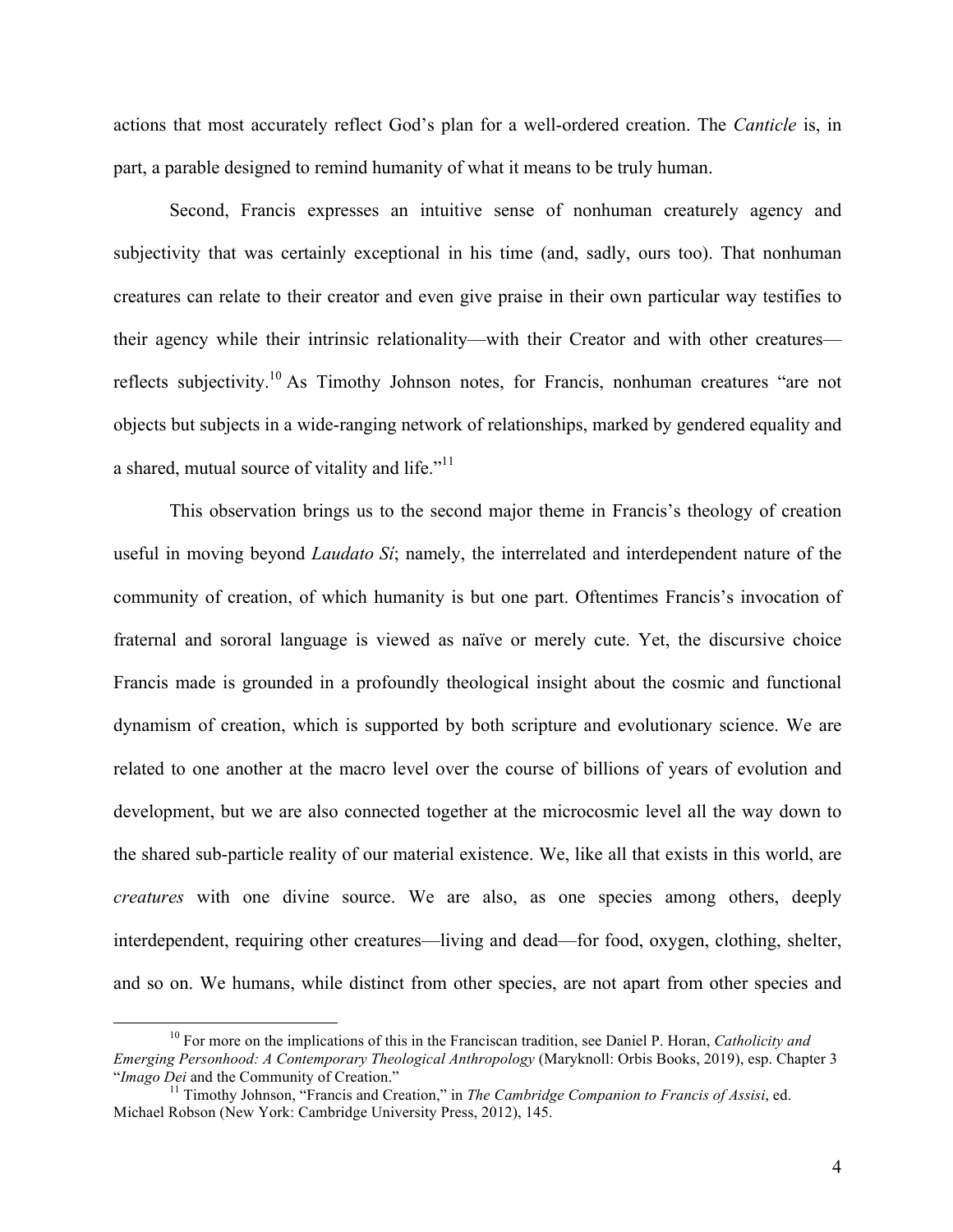forms of creaturely existence. We are part of a family, whether we *want* to acknowledge that or not. The question isn't: *are we related* to the rest of the family of creation? The question is: *what kind of sister or brother am I to my creaturely siblings?* This is part of Francis's spiritual genius—he understood that what others would dismiss as romantic was in fact reality as it actually is. This is what is missing in its full force from *Laudato Sí*, but is present there in partial and inchoate ways and therefore worthy of greater development and application.

#### **Bonaventure: One Divine Source and the Virtue of** *Pietas*

Bonaventure is one of the more notable developers of Francis's nascent and vernacular theology of creation, offering a scholastic theological reflection inspired by the *poverello's* ecospiritual outlook. He, like Francis, affirmed that all creatures have an intrinsic relationship to God as *principium creativum* and are therefore also inherently related to one another within the singular family of creation. While much can be said about how Bonaventure develops this line of creational thinking, I want to look at his engagement with and application of the virtue *pietas* to the theme of creation. Bonaventure does not mean piety (*pietas*) in the same way it is popularly used in contemporary parlance as that quality of being "reverent" or "religious" or "devout." Instead, Bonaventure's explication of *pietas* is at once etymological and historical. He returns to the Roman civil understanding of *pietas* as a key virtue of the citizen. In the Roman context, *pietas* was understood primarily in filial terms relating to the care of one's parents and, secondarily, to other family members, the dead, and deities. $^{12}$ 

Bonaventure's theology of *pietas* is most developed in his *Collationes de Septem Donis Spiritus Sancti*. Here he points to Christ as the exemplar of the virtue *pietas*, and therefore the

 <sup>12</sup> See Stefan Heid, "The Romanness of Roman Christianity," in *A Companion to Roman Religion*, ed. Jörg Rüpke (Oxford: Blackwell Publishing, 2011), 406-426.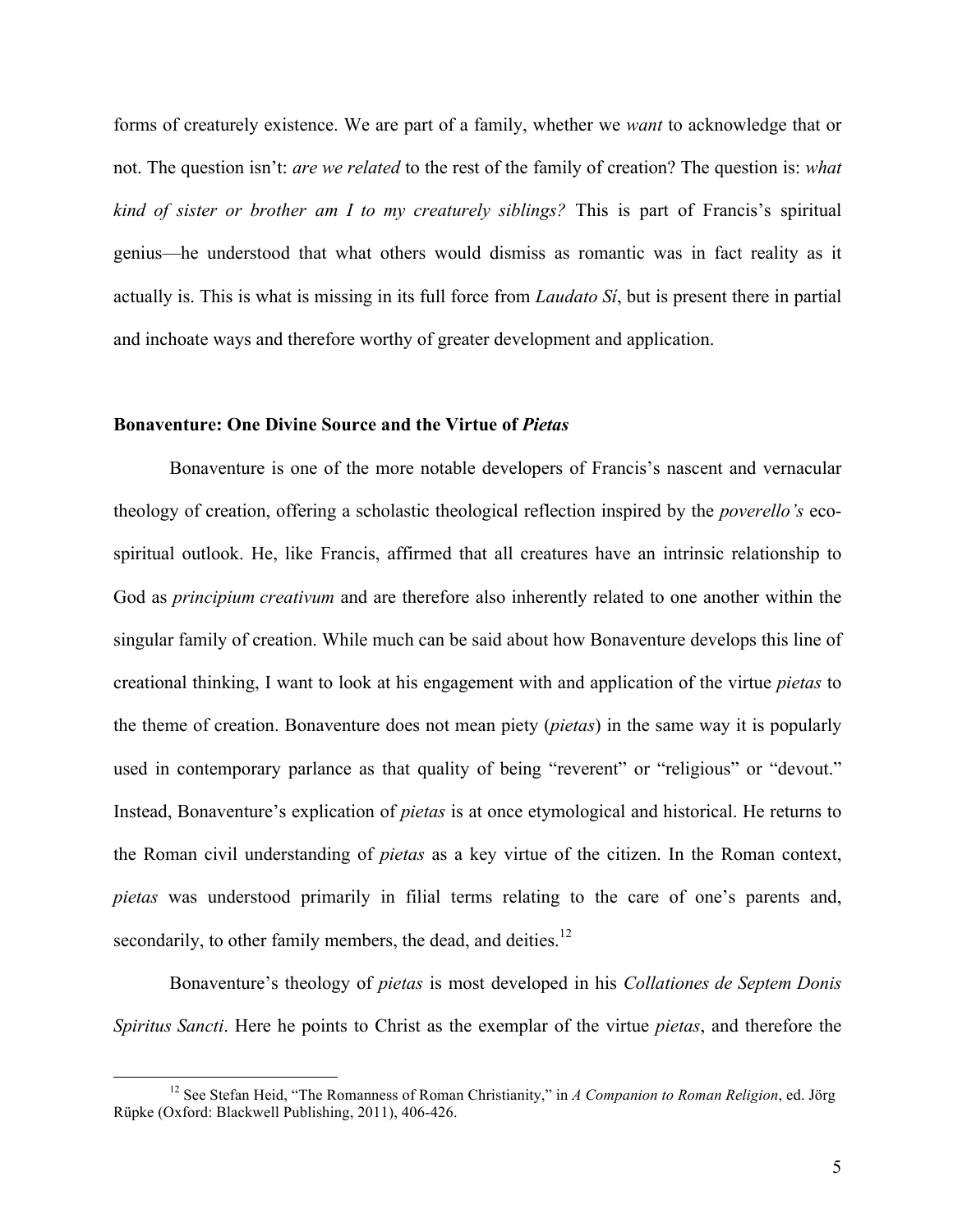model for all human relationships. He also points to Francis as the one who was most closely aligned with this sense of duty or familial care for others arising from one's inherent fraternal and sororal relationality. But, for Bonaventure, Francis is not simply illustrating what *pietas* looks like among human relationships, he also discloses in word and deed what it means to be "pious" among nonhuman creatures.

It is in Chapter 8 of the *Legenda Maior* that Bonaventure explicitly ties the virtue of *pietas* with nonhuman creatures in discussing Francis's relationship to the entire community of creation. Bonaventure attributes Francis's creational outlook and recognition of the inherent kinship of creation to Francis's *pietas*. For example, Bonaventure writes: "From a reflection on the primary source of all things, filled with even more abundant *piety*, he would call creatures, no matter how small, by the name of 'brother' or 'sister,' because he knew they shared with him the same beginning."<sup>13</sup> Bonaventure also noted the reciprocity of this *pietas* between Francis and nonhuman creatures, stating: "Let also the devotion of the faithful weigh how the piety in God's servant [Francis] was of such marvelous power and of such abundant sweetness that even the nature of animals acknowledged it in their own way."<sup>14</sup> He illustrates this point with a striking story about a sheep given to Francis and the manner in which the sheep exhibited subjectivity and exercised moral agency in a tangible way. Bonaventure closes this section of the *Major Legend* with a reflection on the centrality of *pietas* in the establishment and maintenance of right relationship among all of creation, noting that *pietas* is the virtue that "binds all creatures together" when all creatures—human and nonhuman alike—embrace it.

Bonaventure's emphasis on *pietas* is a call for "care for creation" stemming not from an external obligation or responsibility as with a steward, but from an internal or even intrinsic

<sup>&</sup>lt;sup>13</sup> Bonaventure, *Legenda Maior*, VIII:6 in *FAED* 2:590 (*Opera Omnia* VIII:527b).<br><sup>14</sup> Bonaventure, *Legenda Maior*, VIII:6 in *FAED* 2:591 (*Opera Omnia* VIII:528a).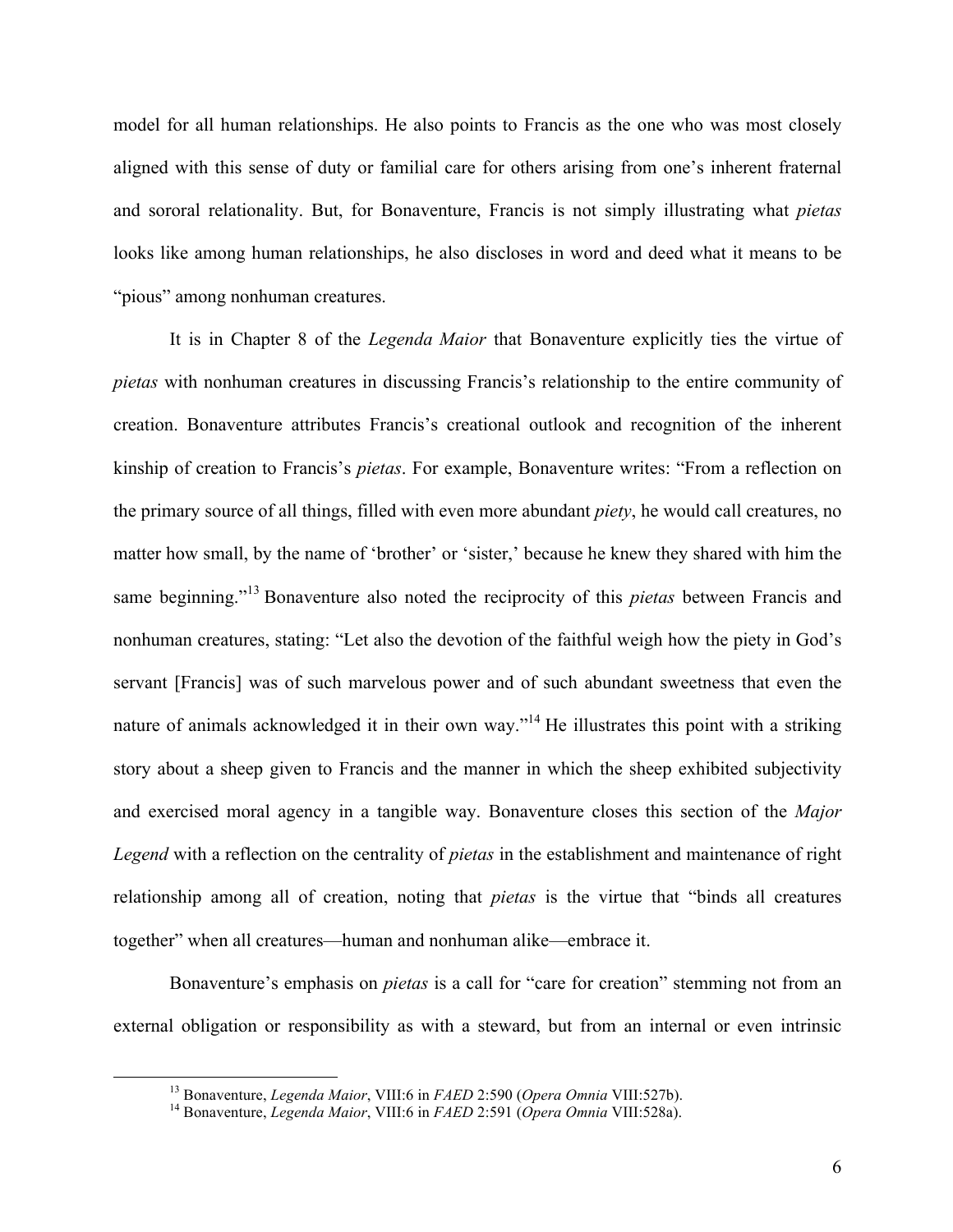familial duty, as one would care for a family member. The tenor of *pietas* as the operative paradigm in caring for nonhuman creation is one that respects the agency and particularity of each creature, regardless of how like or unlike it may be to humanity. The virtue of *pietas*, as Bonaventure presents it, is exercised in a spirit of mutuality and respect that celebrates the diversity of creatures, recognizes each creature's inherent and *a priori* relationship to the Creator independent of human mediation, and directs our action in care for all creatures as fellow members in the one community of creation.

#### **Olivi and** *Usus Pauper***: Between the Intrinsic and Instrumental Value of Creation**

Finally, we turn to Peter of John Olivi who is best known for his involvement in the mendicant poverty controversies of the thirteenth century. It is his distinctive notion of *usus pauper* ("poor" or "restricted use"), which arose within that intellectual context, that I believe might offer us a means for moving beyond the ostensible impasse of at once maintaining the intrinsic dignity and value of nonhuman creatures while also accounting for the necessary "use" of other living and nonliving creatures in the unavoidable cycle of processes that include eating, respiration, shelter, and the like.

Sadly, I will have to be brief in summarizing the original and otherwise complex argument. In short, Olivi and his followers believed it was not simply enough for Franciscans, having taken a vow of evangelical poverty, to renounce ownership of property and goods in name only, which is all it seemed the church expected of those who professed to live *sine proprio*. He believed that the vow also obligated the friars to exercise *usus pauper* of those goods and property for which they had legitimate use and to use them only insofar as such use was truly necessary.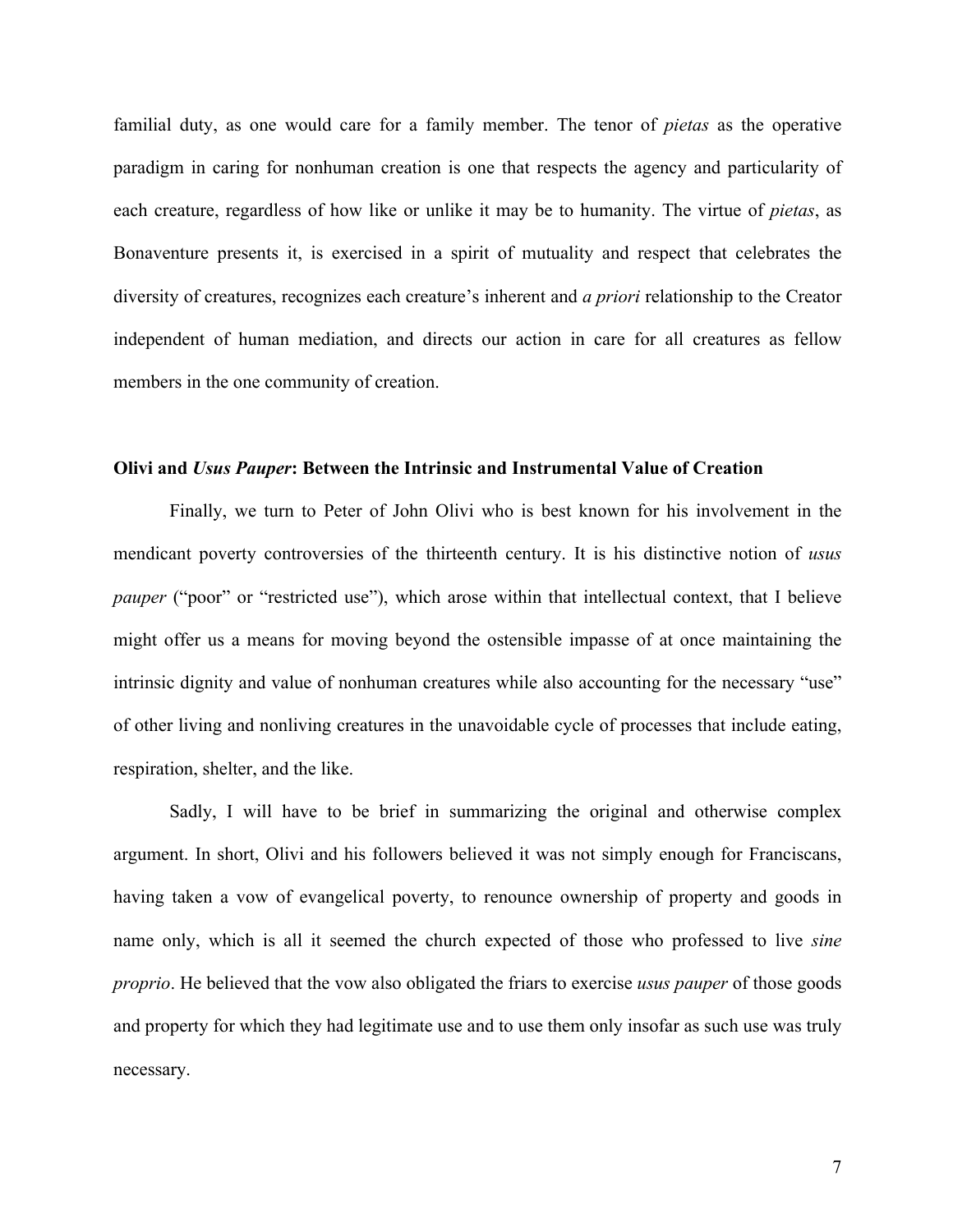So by what measure should Franciscans, according to Olivi, judge a thing's usefulness? The most succinct indication he offers for the meaning of *usus pauper* appears in Question XV of *Quaestiones de Perfectione Evangelica*, in which we read that the criterion is "that use which, all circumstances considered, is more consonant with the poverty and condition of Christ than with the condition of the rich."<sup>15</sup> With ultimate reference to the Gospel and the model provided by Christ, Olivi's invocation of *usus pauper* actually calls for the mandatory and persistent discernment of the friars in their use of any goods or property; one shouldn't simply presume that because he does not own the thing *de jure* that its use is acceptable as a matter of course. To relate authentically to things according to *usus pauper* is to view goods or property through the lens of what is needed now and in the relative short-term future according to prudential and evangelical judgment, and not simply according to the licentious standards of worldly wisdom.

While he never connected creation to *usus pauper*, I believe Olivi's insight is especially helpful in the context of eco-spirituality in thinking about normative attitudes or habits the human species forms around this necessary instrumental utilization of other creatures. As the friars were in relationship to goods and property, so also are humans in relationship to the rest of creation: we do not "own" other creatures.

Drawing on the familial or interrelational framework of kinship or the community of creation, "care for creation" arises as a mandate for its own sake and for the sake of reciprocity (a conceptual landscape that follows from Bonaventure's *pietas*). An adapted *usus pauper* principle offers us a general disposition that might aid in our discernment about what is or is not necessary in terms of ecological justice and care-for-creation praxis. As a principle, *usus pauper* in this context always requires the individual and community to reflect intentionally on the practices surrounding and instrumental usage of nonhuman creatures. [In this way, the Christian

 <sup>15</sup> Olivi, *Quaestiones de Perfectione Evangelica*, q. 15, 98vb (MS Florence, Bibl. Laur. 448).